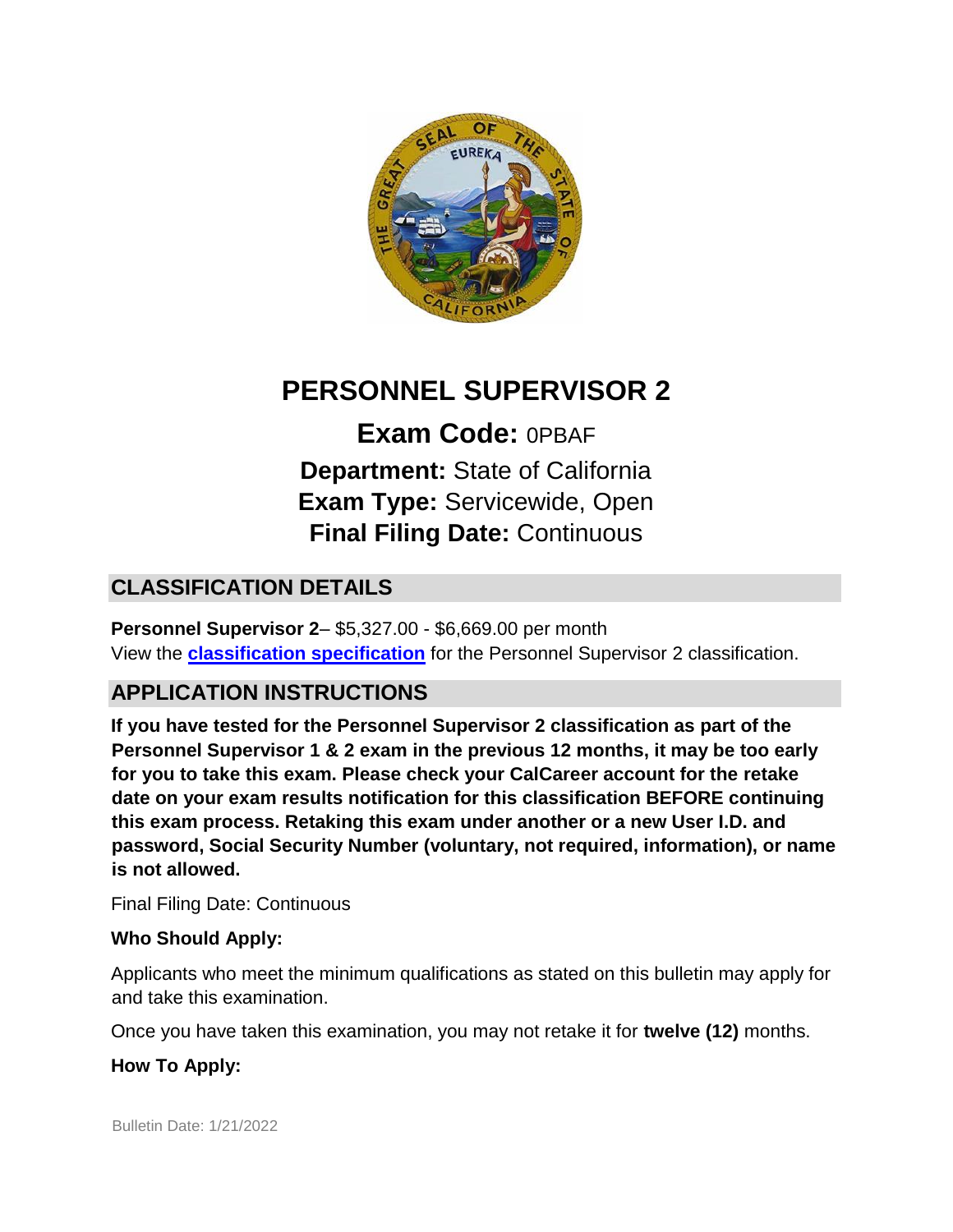The link to connect to the Training and Experience Evaluation is located farther down on this bulletin in the "Taking the Exam" section.

#### **Special Testing Arrangements:**

If you require special testing arrangements due to a verified disability or medical condition, please contact:

California Department of Human Resources CalCareer Service Center 1810 16<sup>th</sup> Street Sacramento, CA 95814

Phone: (866) 844-8671 Email: CalCareer@CalHR.CA.GOV

California Relay Service: 7-1-1 (TTY and voice)

TTY is a Telecommunications Device for the Deaf, and is reachable only from phones equipped with a TTY Device

### **MINIMUM QUALIFICATIONS**

All applicants must meet the education and/or experience requirements as stated on this exam bulletin to be accepted into the examination. Part-time or full-time jobs, regardless of whether paid or volunteer positions, and inside or outside California state service will count toward experience.

#### **Personnel Supervisor 2**

One year of experience in the California state service performing the duties of a Personnel Supervisor I or a Personnel Services Supervisor II.

### **POSITION DESCRIPTION**

#### **Personnel Supervisor 2**

This is the second supervisory level in the series with full charge of all transactions functions. Through subordinate supervisors, incumbents plan, organize, and direct the work of the department's transactions program. There may be functional supervision over lower-level Personnel Specialists in geographically separated locations.

### **EXAMINATION SCOPE**

This examination consists of the following components:

**Training and Experience Evaluation –** Weighted 100% of the final score.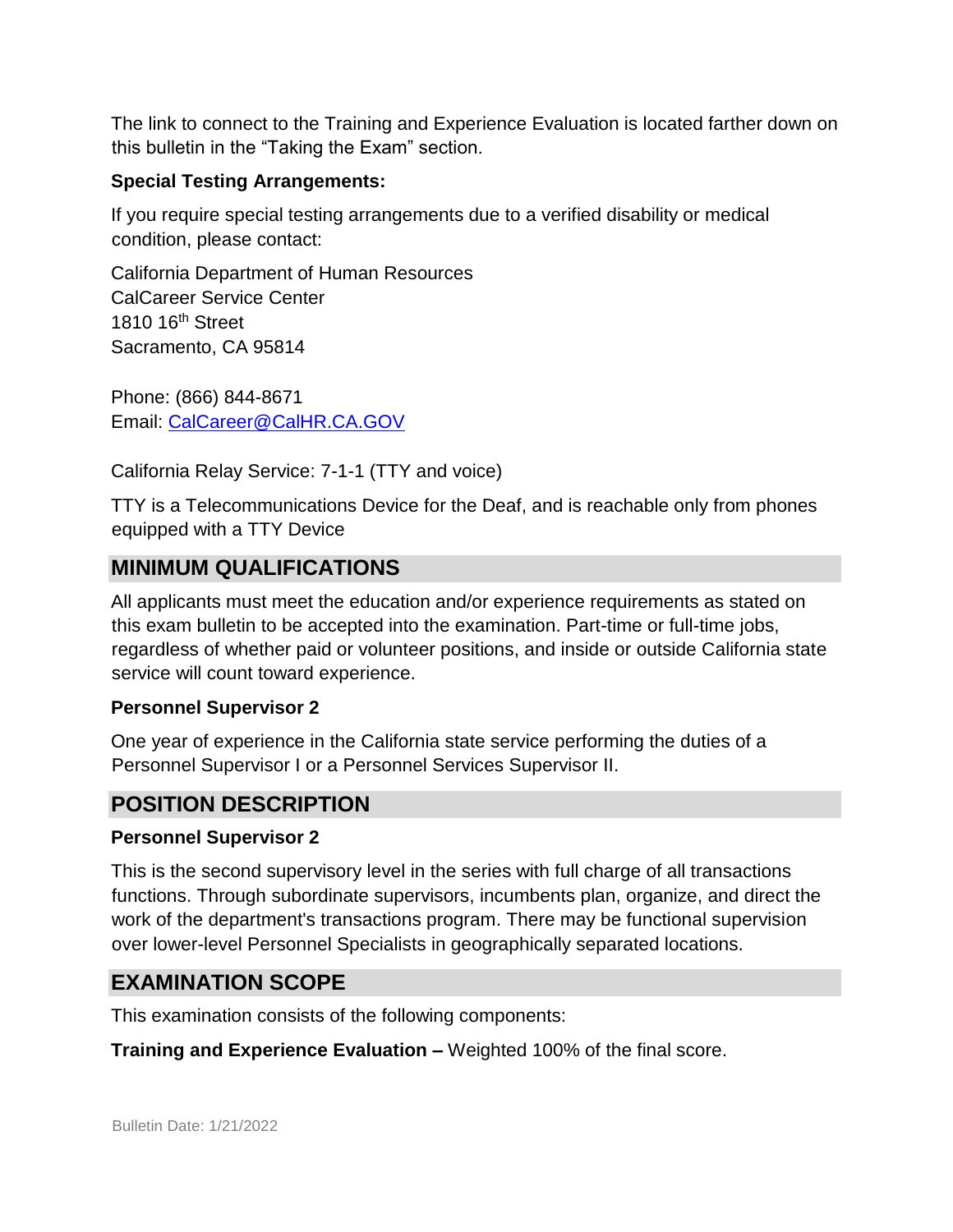The examination will consist solely of a **Training and Experience Evaluation.** To obtain a position on the eligible list, a minimum score of 70% must be received. Applicants will receive their score upon completion of the Training and Experience Evaluation process.

In addition to evaluating applicants' relative knowledge, skills, and ability, as demonstrated by quality and breadth of education and/or experience, emphasis in each exam component will be measuring competitively, relative job demands, each applicant's:

#### **Knowledge of:**

- 1. Current office methods, procedures, equipment, and basic math principles.
- 2. Laws, rules, regulations, and bargaining contract provisions affecting personnel record keeping, personnel transactions, payroll, and certification processes used in State departments
- 3. A supervisor's responsibility for promoting equal opportunity in hiring and employee development and promotion, and for maintaining a work environment that is free of discrimination and harassment

#### **Ability to:**

- 1. Think logically, multitask, and apply laws, rules, regulations, and bargaining contract provisions concerning personnel transactions
- 2. Independently interpret and use reference material
- 3. Give and follow directions
- 4. Gather data
- 5. Design and prepare tables, spreadsheets, and charts
- 6. Advise employees of their rights
- 7. Consult with supervisors on alternative actions which they may take on various transaction situations
- 8. Communicate effectively
- 9. Operate a computer keyboard/terminal
- 10.Establish and maintain cooperative working relations with those contacted during the course of the work
- 11.Organize and prioritize work
- 12.Create/draft correspondence
- 13.Maintain personnel records.
- 14.Represent the department on intra/interdepartmental teams
- 15.Coordinate a variety of personnel/payroll transactions
- 16.Research critical transactions and recommend alternative solutions
- 17.Plan, organize, direct, and evaluate the work of subordinate staff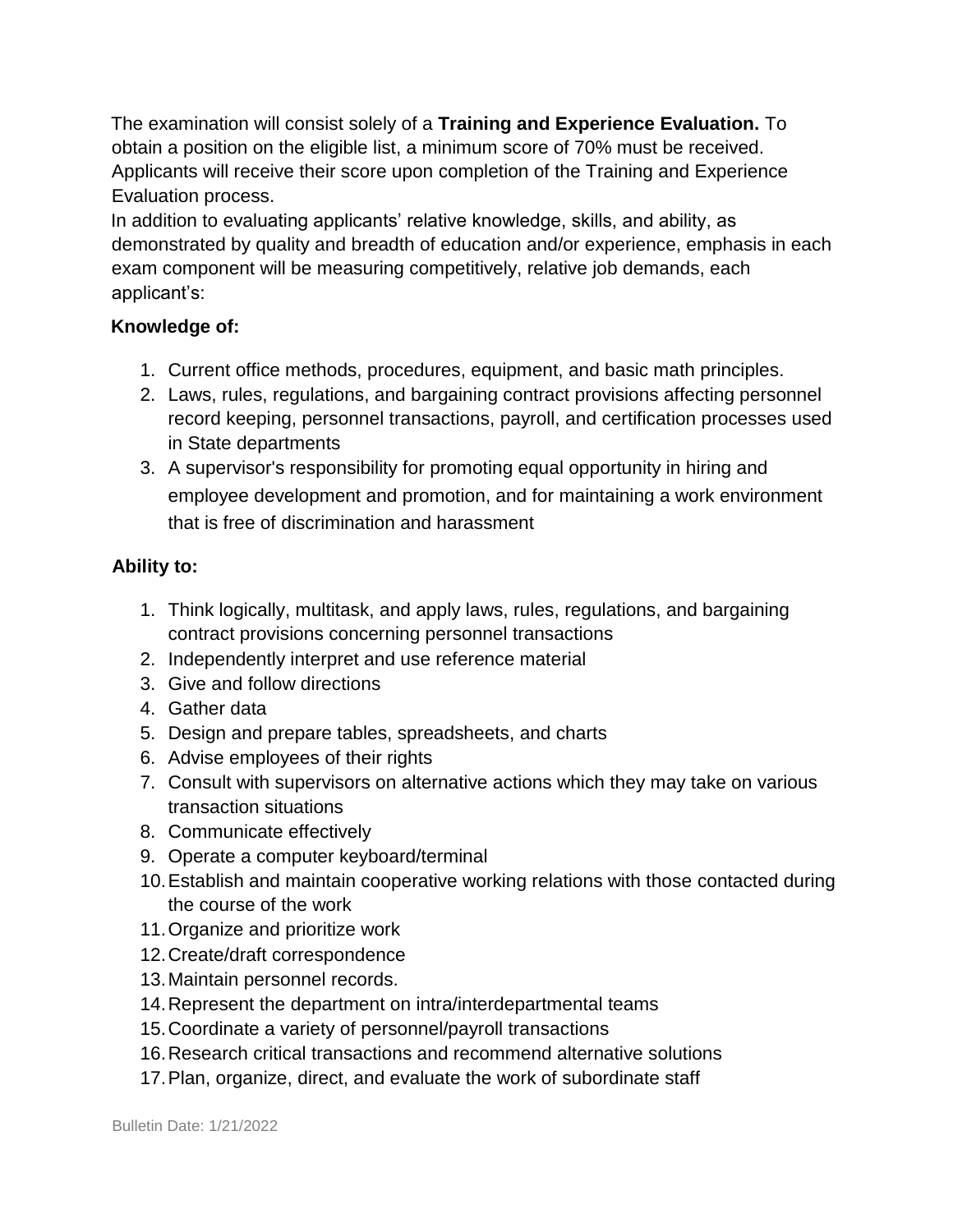- 18.Analyze work processes, evaluate suggestions, and develop and implement effective courses of action
- 19.Effectively present ideas and recommendations
- 20.Develop subordinate staff and assess training and developmental needs
- 21.Effectively promote equal opportunity in employment and maintain a work environment that is free of discrimination and harassment

# **ELIGIBLE LIST INFORMATION**

A servicewide, open eligible list for the **Personnel Supervisor 2** classification will be established for:

State of California (all State of California departments, statewide)

The names of successful competitors will be merged onto the eligible list in order of final score regardless of exam date. Eligibility expires **eighteen (18) months** after it is established. Applicants must then retake the examination to reestablish eligibility. Veterans' Preference will be granted for this examination. In accordance with Government Codes 18973.1 and 18973.5, whenever any veteran, or widow or widower of a veteran achieves a passing score on an open examination, he or she shall be ranked in the top rank of the resulting eligible list.

Veterans status is verified by the California Department of Human Resources (CalHR). Information on this program and the Veterans' Preference Application (Std. 1093) is available **[online.](https://www.jobs.ca.gov/CalHRPublic/Landing/Jobs/VeteransInformation.aspx)** [A](https://www.jobs.ca.gov/CalHRPublic/Landing/Jobs/VeteransInformation.aspx)dditional information on veteran benefits is available at the Department of Veterans Affairs.

Career Credits will not be added to the final score for this exam, because it does not meet the requirements to qualify for Career Credits.

### **EXAMINATION INFORMATION**

**[Preview Training and Experience Evaluation](https://jobs.ca.gov/jobsgen/0PBAFA.pdf)**

### **PREPARING FOR THE EXAMINATION**

Here is a list of suggested resources to have available prior to taking the exam.

**Employment History:** Employment dates, job titles, organization names and addresses, names of supervisors or persons who can verify your job responsibilities, and phone numbers of persons listed above.

**Education:** School names and addresses, degrees earned, dates attended, courses taken (verifiable on a transcript), persons or office who can verify education, and phone numbers of persons or offices listed above.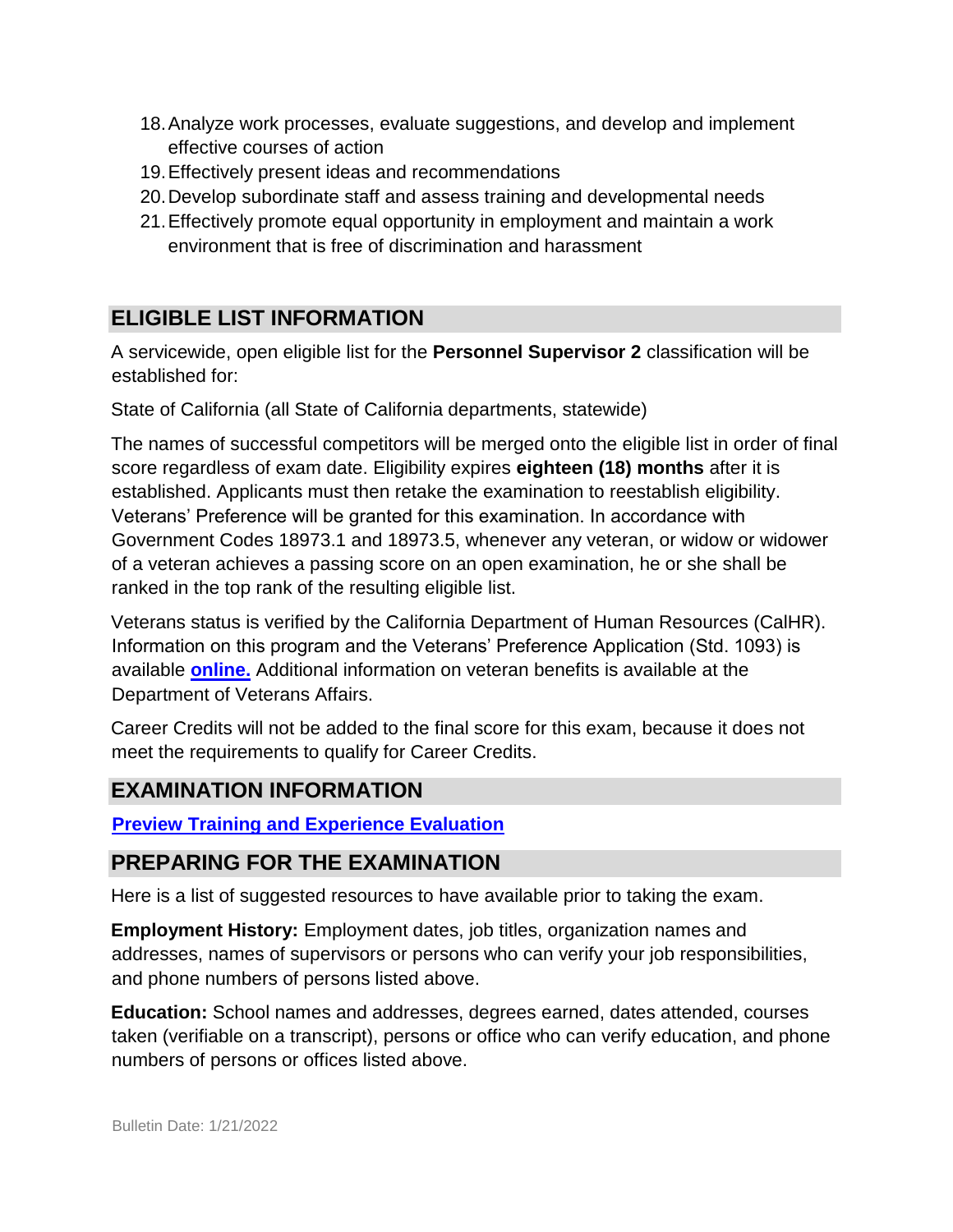**Training:** Class titles, certifications received, names of persons who can verify your training, and phone numbers of persons listed above.

### **TAKING THE EXAMINATION**

Take the examination for the **[PERSONNEL SUPERVISOR 2](https://www.jobs.ca.gov/Public/Login.aspx?ExamId=0PBAF)** [cl](https://www.jobs.ca.gov/Public/Login.aspx?ExamId=0PBAF)assification.

## **TESTING DEPARTMENTS**

State of California (all State of California departments)

### **CONTACT INFORMATION**

California Department of Human Resources CalCareer Service Center 1810 16th Street Sacramento, CA 95814 Phone: (866) 844-8671 Email: CalCareer@CalHR.CA.GOV

California Relay Service: 7-1-1 (TTY and voice)

TTY is a Telecommunications Device for the Deaf, and is reachable only from phones equipped with a TTY Device.

### **EQUAL OPPORTUNITY EMPLOYER**

The State of California is an equal opportunity employer to all, regardless of age, ancestry, color, disability (mental and physical), exercising the right of family care and medical leave, gender, gender expression, gender identity, genetic information, marital status, medical condition, military or veteran status, national origin, political affiliation, race, religious creed, sex (includes pregnancy, childbirth, breastfeeding, and related medical conditions), and sexual orientation.

### **DRUG-FREE STATEMENT**

It is an objective of the State of California to achieve a drug-free State work place. Any applicant for State employment will be expected to behave in accordance with this objective, because the use of illegal drugs is inconsistent with the law of the State, the rules governing civil service, and the special trust placed in public servants.

### **GENERAL INFORMATION**

Examination and/or Employment Application (STD 678) forms are available at the California Department of Human Resources, local offices of the Employment Development Department, and through your **[CalCareer Account.](http://www.jobs.ca.gov/)**